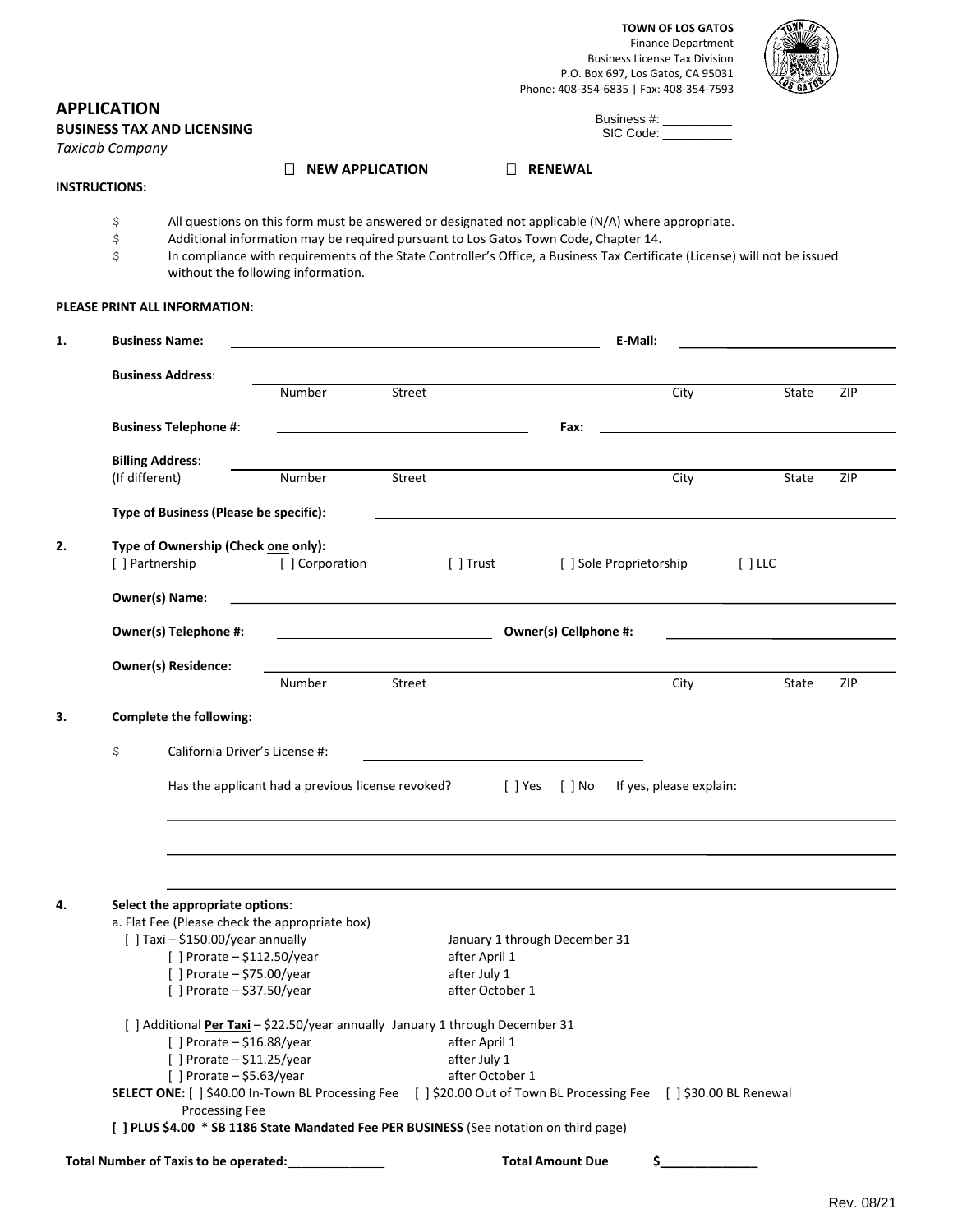# **5. Complete the following:**

Vehicle Description(s): (Attach a continuation list to this application if more space is needed)

| Year | Make | Model | Color | <b>License Plate #</b> |
|------|------|-------|-------|------------------------|
|      |      |       |       |                        |
|      |      |       |       |                        |
|      |      |       |       |                        |
|      |      |       |       |                        |
|      |      |       |       |                        |
|      |      |       |       |                        |
|      |      |       |       |                        |
|      |      |       |       |                        |
|      |      |       |       |                        |
|      |      |       |       |                        |
|      |      |       |       |                        |
|      |      |       |       |                        |
|      |      |       |       |                        |
|      |      |       |       |                        |
|      |      |       |       |                        |
|      |      |       |       |                        |
|      |      |       |       |                        |
|      |      |       |       |                        |
|      |      |       |       |                        |
|      |      |       |       |                        |
|      |      |       |       |                        |
|      |      |       |       |                        |
|      |      |       |       |                        |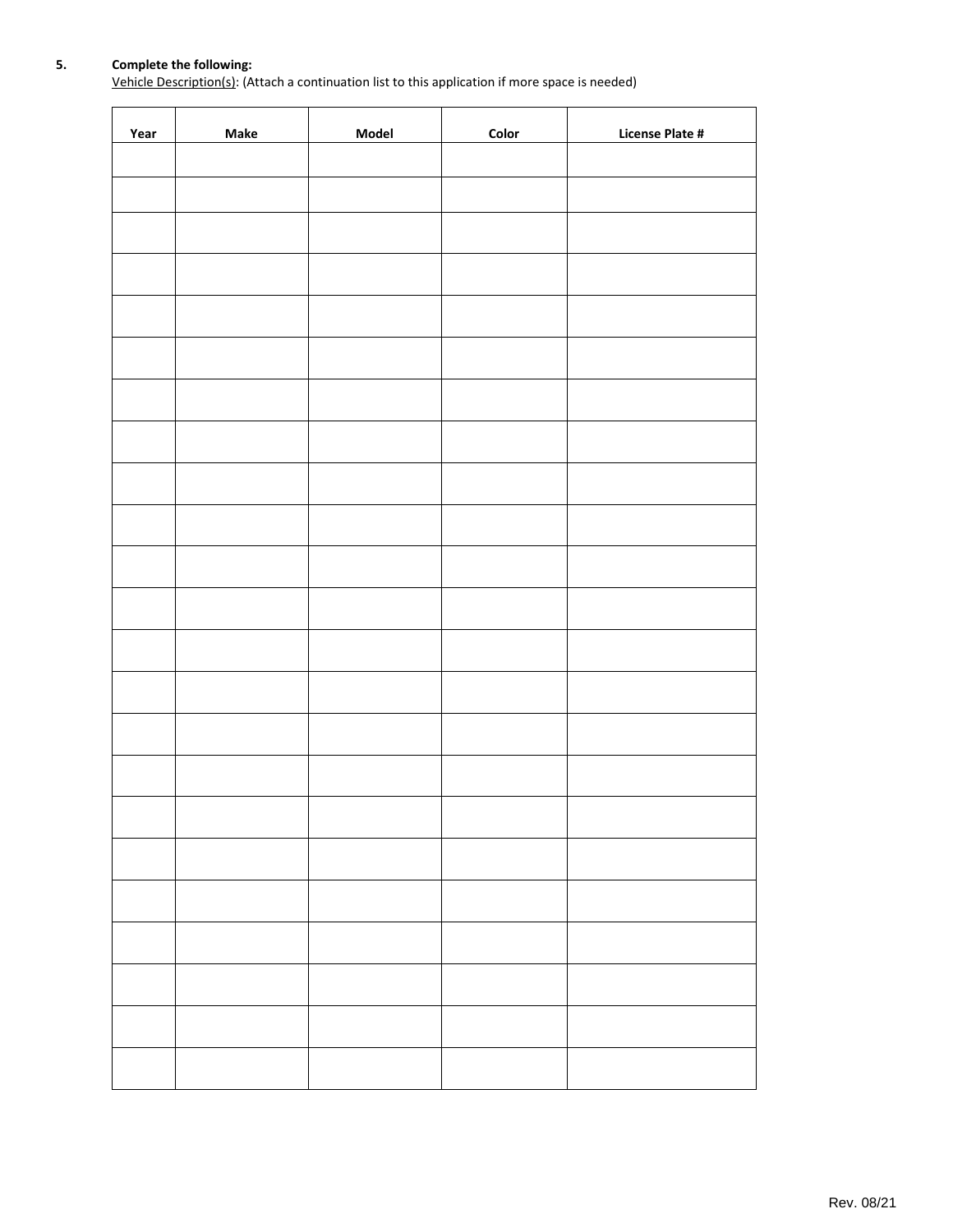#### **Provide statements of the following:**

- $\square$  Taximeter fare schedule
- $\square$  Zone fare schedule
- $\square$  Time basis fare schedule
- $\square$  Posting of schedule of fees
- $\square$  Statement of insurance in the State of California
- $\square$  Proof that the applicant is the registered owner of each vehicle (Photocopies of the registration for each vehicle)

#### **Following the issuance of each owner's license, the owner shall submit the following:**

- $\square$  Statement that all taxicabs will be equipped with the following equipment:
	- A spare tire, capable of being used on any of the wheels of the vehicle
	- A set of tools for changing tires
	- A light within the passenger compartment capable of being lighted or extinguished by the passenger
- Identification Painting and lettering of taxicabs (Please provide photograph of one of your vehicles)
	- A serial body number
	- The name of the owner or trade name
	- The word "taxicab" beneath the owner or trade name
- $\square$  Proof that all taxicab drivers have in public view a distinctive identification card, which shall include a photograph of the driver, owner, or trade name and the driver's name. The drivers name on the identification card shall match the drivers name on the driver license.
- Proof that the owner has a complete and accurate record of all drivers employed by him, which record shall show in detail the names and addresses of each driver and a current Department of Motor Vehicle (D.M.V.) record of each of the drivers.

#### **The license period is from January – December, renewable annually.**

It shall be unlawful for any person to transact and carry on any business, trade, profession, calling or occupation in the Town without first having procured a license from the Town. Sec.14.10.015

If a business plans to establish within the Town limits, the Planning Division of Community Development requires approval/compliance of the zoning requirements for the pending business location.

### **I have read and understood all requirements and regulations pertaining to TAXICAB COMPANIES per the Los Gatos Town Code. I understand that any violation of the Los Gatos Town Code may cause the suspension or revocation of my owner's license to operate a taxicab company in the Town of Los Gatos.**

I DECLARE UNDER PENALTY OF PERJURY that the foregoing is true and correct and if called as witness I could competently testify to the facts contained herein.

| <b>SIGNATURE:</b><br>----<br>----<br>``<br>.<br>TURE.<br>. |
|------------------------------------------------------------|
|------------------------------------------------------------|

\* Under federal and state law, compliance with disability access laws is a serious and significant responsibility that applies to all California building owners and tenants with building open to the public. You may obtain information about your legal obligations and how to comply with disability access laws at the following agencies:

The Division of the State Architect at [www.dgs.ca.gov/dsa/Home.aspx.](http://www.dgs.ca.gov/dsa/Home.aspx)

The Department of Rehabilitation a[t www.rehab.cahwnet.gov.](http://www.rehab.cahwnet.gov/)